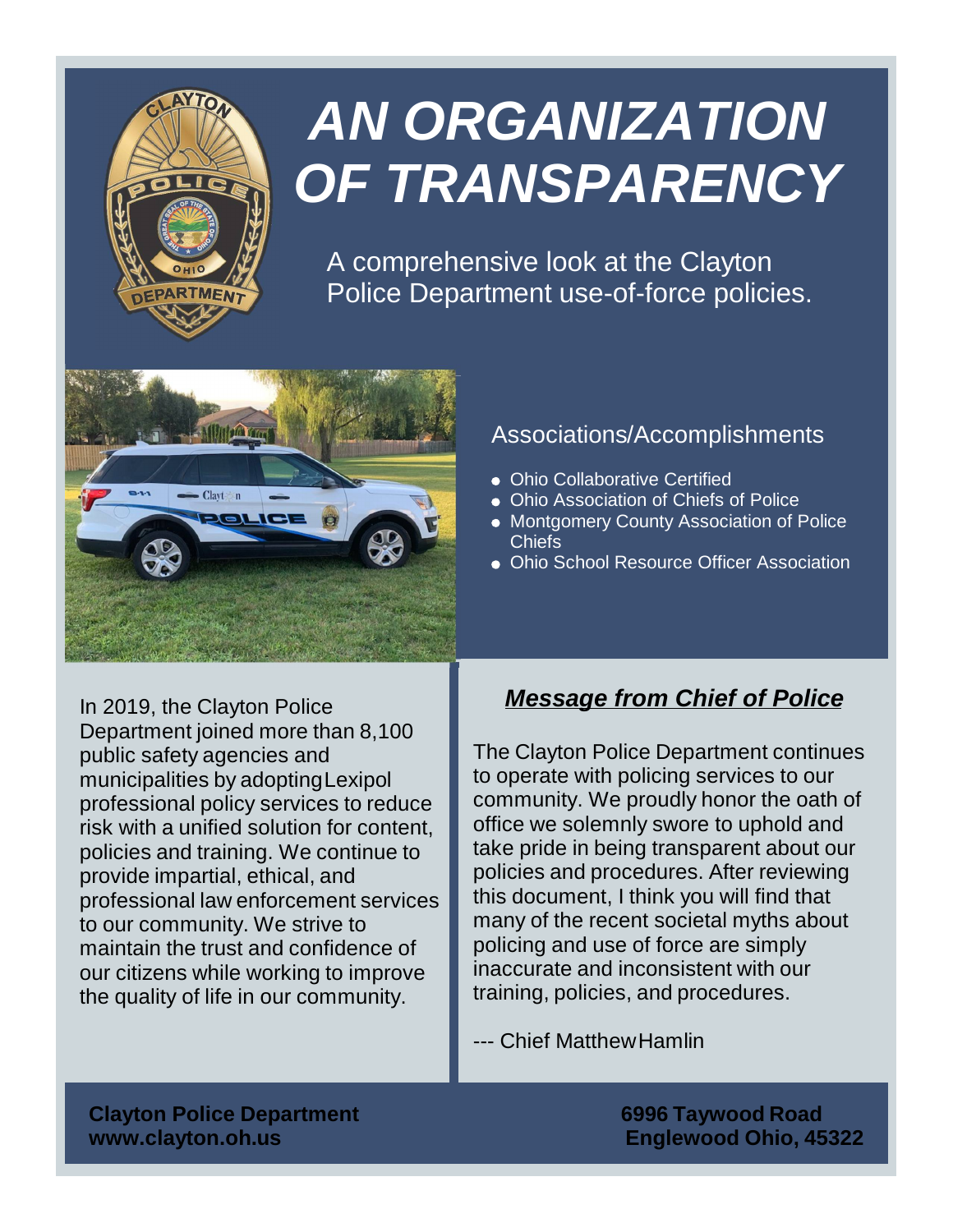

## **Policing in America**

Policing is one of America's most noble professions. The actions of any police officer, in an instant, can impact an individual for life, and even a community for generations. Given this realization, every police officer must be centered on what is important.

Service, justice, fundamental fairness - these are the foundational principles in which every police action must be grounded. The nobility of policing demands the noblest of character.

--- Dr. Stephen R. Covey

## **Our Use-of-Force Policy**

The use of force by law enforcement personnel is a matter of critical concern, both to the public and to the law enforcement community. Officers are involved on a daily basis in numerous and varied interactions and, when warranted, may use reasonable force in carrying out their duties.

Officers must have an understanding of, and true appreciation for, their authority and limitations. This is especially true with respect to overcoming resistance while engaged in the performance of law enforcement duties.

The Department recognizes and respects the value of all human life and dignity without prejudice to anyone. Vesting officers with the authority to use reasonable force and to protect the public welfare requires monitoring, evaluation, and a careful balancing of all interests.

--- CPD Policy 300.2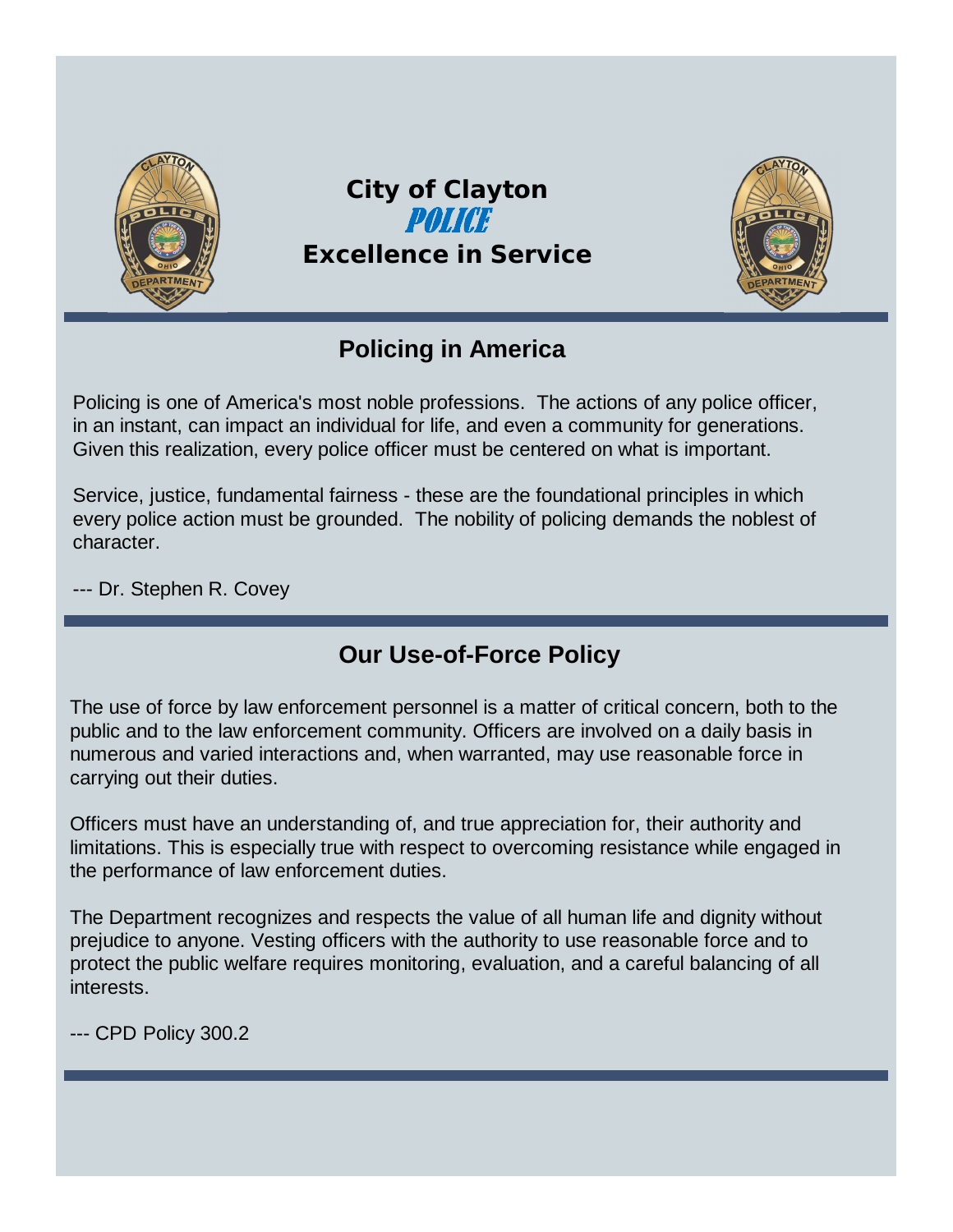

## *City of Clayton Excellence in Service*



## **Use-of-Force**

Officers shall use only that amount of force that reasonably appears necessary given the facts and circumstances perceived by the officer at the time of the event to accomplish a legitimate law enforcement purpose.

The reasonableness of force will be judged from the perspective of a reasonable officer on the scene at the time of the incident. Any evaluation of reasonableness must allow for the fact that officers are often forced to make split-second decisions about the amount of force that reasonably appears necessary in a particular situation, with limited information and in circumstances that are tense, uncertain and rapidly evolving.

Given that no policy can realistically predict every possible situation an officer might encounter, officers are entrusted to use well-reasoned discretion in determining the appropriate use of force in each incident.

It is also recognized that circumstances may arise in which officers reasonably believe that it would be impractical or ineffective to use any of the tools, weapons or methods provided by the Department. Officers may find it more effective or reasonable to improvise their response to rapidly unfolding conditions that they are confronting. In such circumstances, the use of any improvised device or method must nonetheless be reasonable and utilized only to the degree that reasonably appears necessary to accomplish a legitimate law enforcement purpose.

While the ultimate objective of every law enforcement encounter is to avoid or minimize injury, nothing in this policy requires an officer to retreat or be exposed to possible physical injury before applying reasonable force.

--- CPD Policy 300.3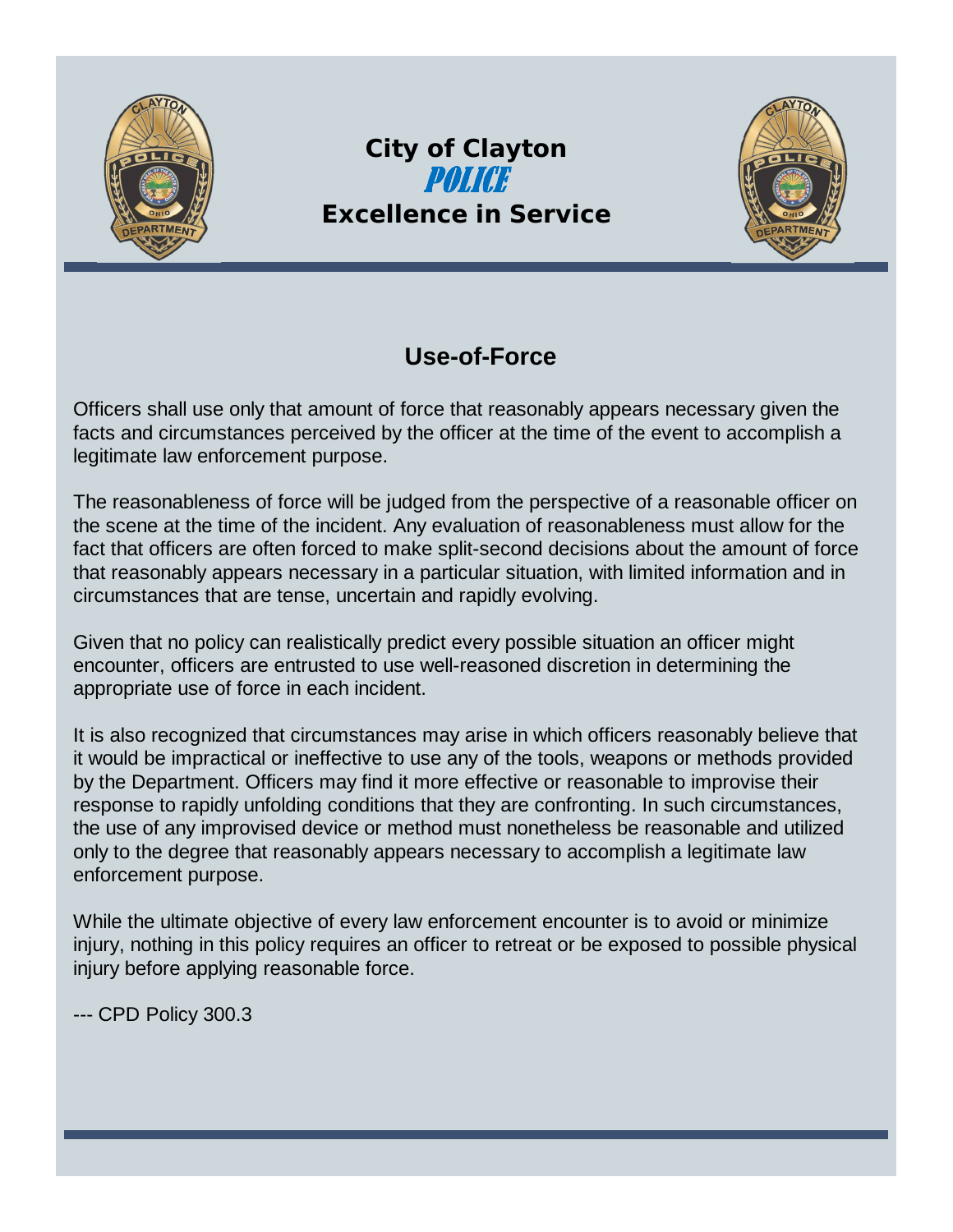

## *Chokeholds*

Chokeholds also known as strangle holds are not authorized for use, unless it is necessary to prevent serious injury or death to the officer or others. In the most common chokehold, referred to as an arm-bar hold, an officer places his/her forearm across the front of the individual's neck and then applies pressure for the purpose of cutting off air flow. These are extremely dangerous maneuvers that can easily result in serious bodily injury or death.

---CPD Policy 300.4(a)(1)

## *Duty to Intercede*

The Clayton Police Department requires an officer who observes another officer using force that is clearly beyond that which is objectively reasonable under the circumstances shall, when in a position to do so, intercede to prevent the use of unreasonable force and should promptly report the observation to a supervisor

---CPD Policy 300(2)(1)

## *Require De-Escalation*

Clayton Police Department Officers are trained in Victims with Special Needs, Autism, Other Developmental Disabilities, and Cultural Diversity. Officers are required to attend other training sessions which address at-risk populations. Officers are required to attend annual use of force training, which include practical exercises directly related to use of force scenarios, and are required to review and acknowledge department policies related to use of force. These training sessions give officers the opportunity to escalate or de-escalate a situation based on the rapidly evolving circumstances.